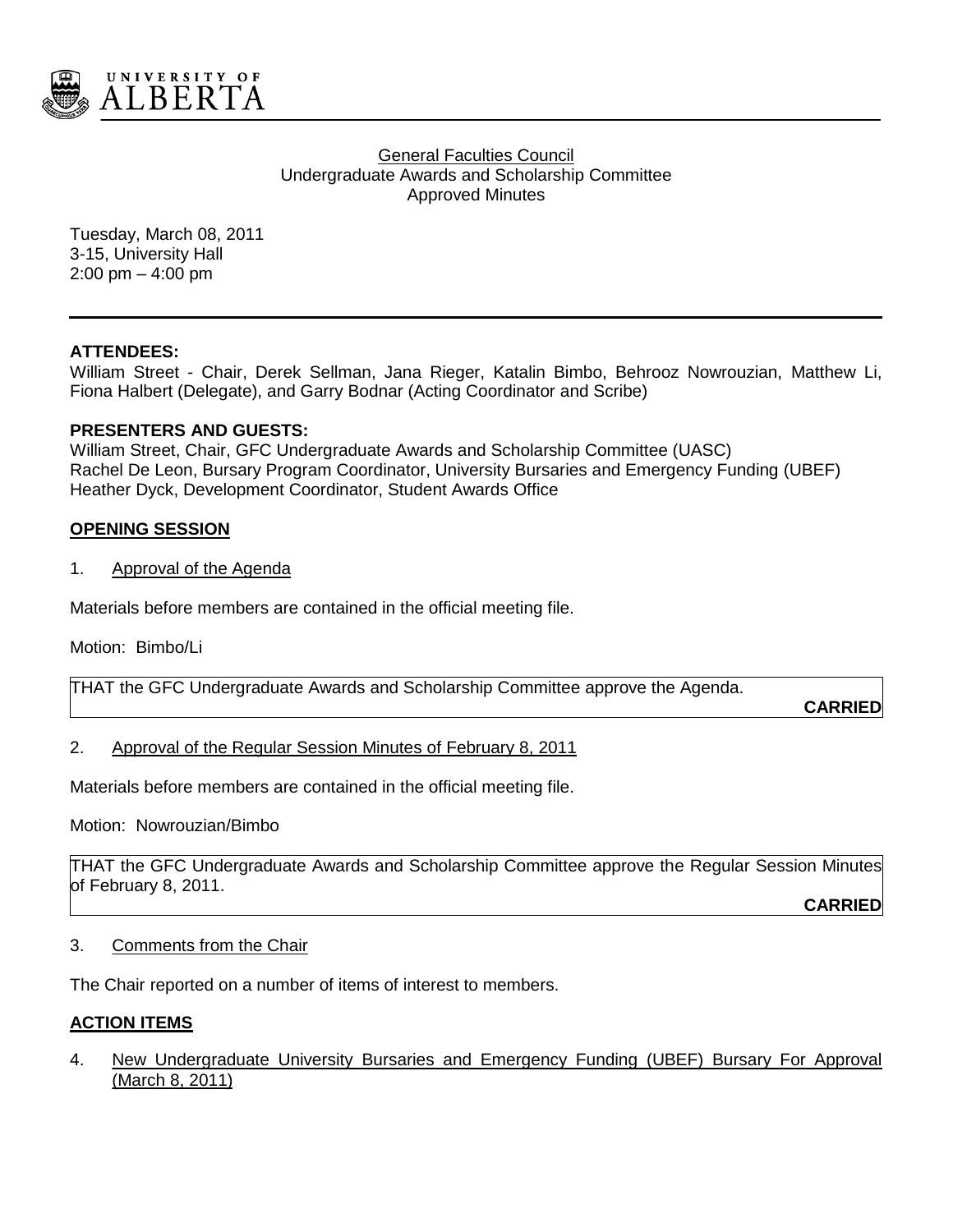Materials before members are contained in the official meeting file.

*Presenter:* Rachel De Leon, Bursary Program Coordinator, University Bursaries and Emergency Funding

*Purpose of the Proposal*: To approve new undergraduate bursaries.

New University Bursaries and Emergency Funding (UBEF) Bursaries for approval (March 8, 2011): 1. Renee Rebryna Aboriginal Nursing Bursary

2. Mary Forster Nursing Bursary

Motion: Bimbo/ Nowrouzian

THAT the GFC Undergraduate Awards and Scholarship Committee approve, under delegated authority from General Faculties Council, new undergraduate bursaries, as amended, to be effective immediately.

**CARRIED**

## 5. New Undergraduate Student Awards and Scholarships For Approval (March 8, 2011)

Materials before members are contained in the official meeting file.

*Presenter:* Heather Dyck, Development Coordinator, Student Awards Office

*Purpose of the Proposal:* To approve new undergraduate awards and scholarships.

New Undergraduate Awards and Scholarships for approval (March 8, 2011):

- 1. Dr Darlene G Garnier Scholarship
- 2. Dr Glen Zenith Award
- 3. Faculty of Law Entrance Scholarship
- 4. Faculty of Law Entrance Scholarship
- 5. Faculty of Law Undergraduate Scholarship
- 6. Macey Vankosky Scholarship in Fine Arts

Motion:

THAT the GFC Undergraduate Awards and Scholarship Committee approve, under delegated authority from General Faculties Council new undergraduate awards and scholarships, as amended, to be effective immediately.

#### **CARRIED**

#### 6. Amendments to Existing Undergraduate Student Awards and Scholarships for Approval (March 8, 2011)

Materials before members are contained in the official meeting file.

*Presenter:* Heather Dyck, Development Coordinator, Student Awards Office

*Purpose of the Proposal:* To approve amendments to existing undergraduate awards and scholarships.

Existing Undergraduate Awards and Scholarships for approval (March 8, 2011):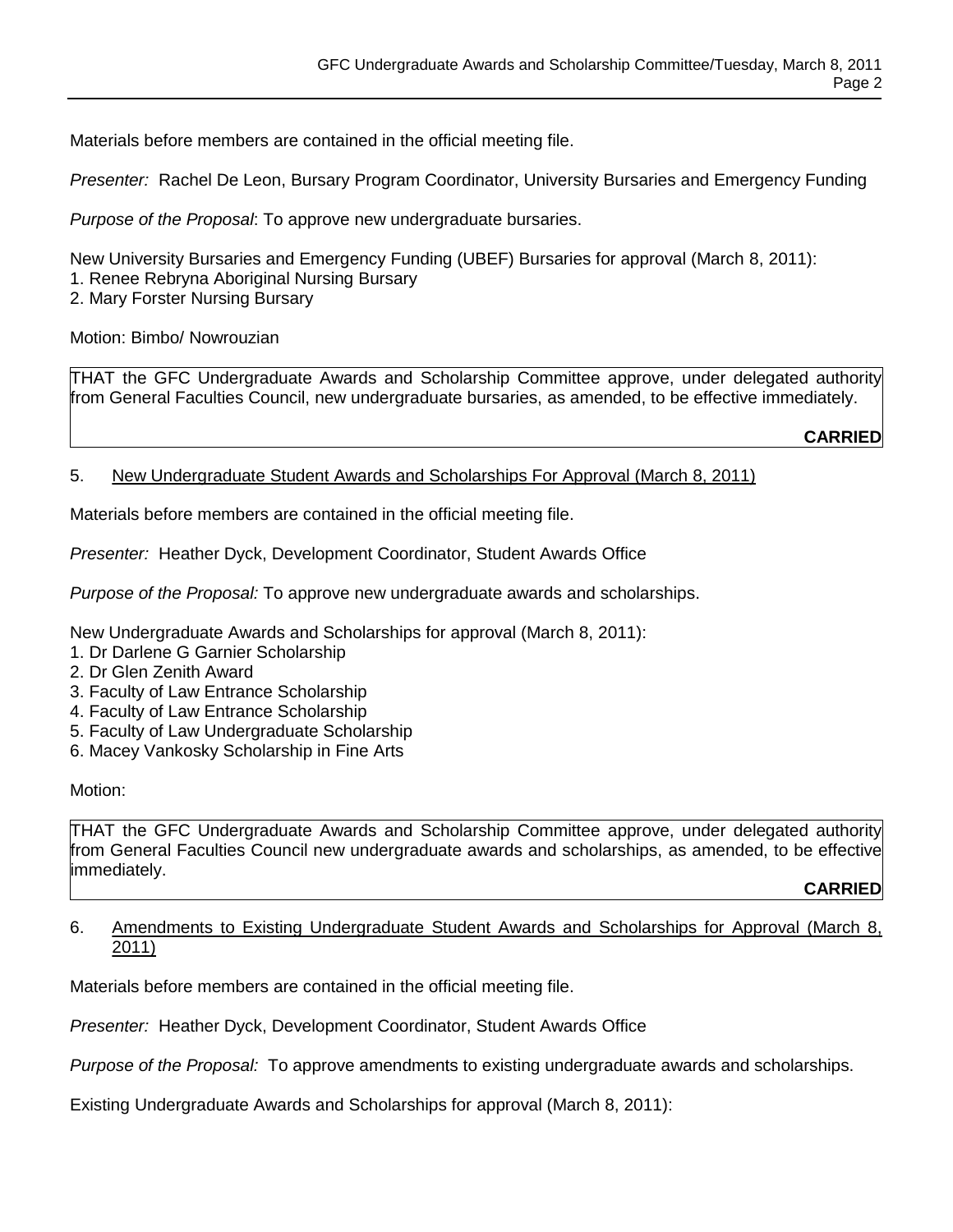- 1. Margaret Ann Brine Scholarship in Music Education
- 2. Dorothy Clapson Memorial Scholarship
- 3. Miller Thomson Entrance Leadership Scholarship
- 4. University of Alberta Global Citizenship Scholarship for IBD International Students

#### *Discussion:*

A member recommended that the "Dorothy Clapson Memorial Scholarship", based on its criteria, be renamed the "Dorothy Clapson Memorial Award". Ms Dyck agreed to this revision.

#### Motion: Bimbo/Li

THAT the GFC Undergraduate Awards and Scholarship Committee approve, under delegated authority from General Faculties Council, amendments to existing undergraduate awards and scholarships, as amended, to be effective immediately.

**CARRIED**

## **DISCUSSION ITEMS**

## 7. Question Period

At the request of the Chair, members engaged in a detailed discussion with regard to a scenario described by Ms Halbert on behalf of the Student Awards Office. The scenario she laid out concerned the possible establishment of an award for which the donor had requested the following criteria: the award would be available to undergraduate students registered full time whose Grade Point Averages (GPAs) were in the 2.0 to 3.4 range and who had not received any other awards, scholarships, and/or bursaries. Ms Halbert noted that, based on the proposed criteria, approximately 17,000 students would be eligible to be considered for this award. Further, she noted that the donor sought to have 40 awards, totalling \$500 *per* award, provided each year; the provision of these awards, the donor suggested, would be based on a lottery rather than random selection to allow any students within the aforementioned GPA range the opportunity to receive said award. The donor"s intent was to make this award available to "hard-working" students who would not normally be eligible for institutional award, bursary, and/or scholarship monies. Ms Halbert concluded her remarks by stating this method of assigning awards would establish a precedent at and for the University of Alberta.

During the ensuing discussion, the presenter and her colleagues from the Student Awards Office and University Bursaries and Emergency Funding (UBEF) addressed questions and concerns expressed by members concerning the following matters: confirmation the donor did not want financial need to be included in the proposed award"s criteria; the logistics associated with the annual provision of the award; further detail on the reasons why the donor had requested the criteria for this proposed award; the expressed concern that this award was not based on the University"s usual standards of providing such awards to students based on the highest academic standing/achievement; possible restrictions surrounding the offering of the award (eg, on a *per*-Faculty basis); the method by which students would apply for this award; whether more awards could be established, beyond the 40 suggested, to make monies available to part-time students; and whether the donor could be convinced to deploy the funding set aside for this award in some other meaningful manner, either through the University or through the Students" Union (SU).

Members agreed that this issue warranted further debate. The Chair, in turn, agreed to open up discussion on the matter with representatives of the SU (eg, the President of the SU) and determine a further, appropriate course of action. He noted it was likely GFC UASC would continue its review with respect to this award at its next meeting.